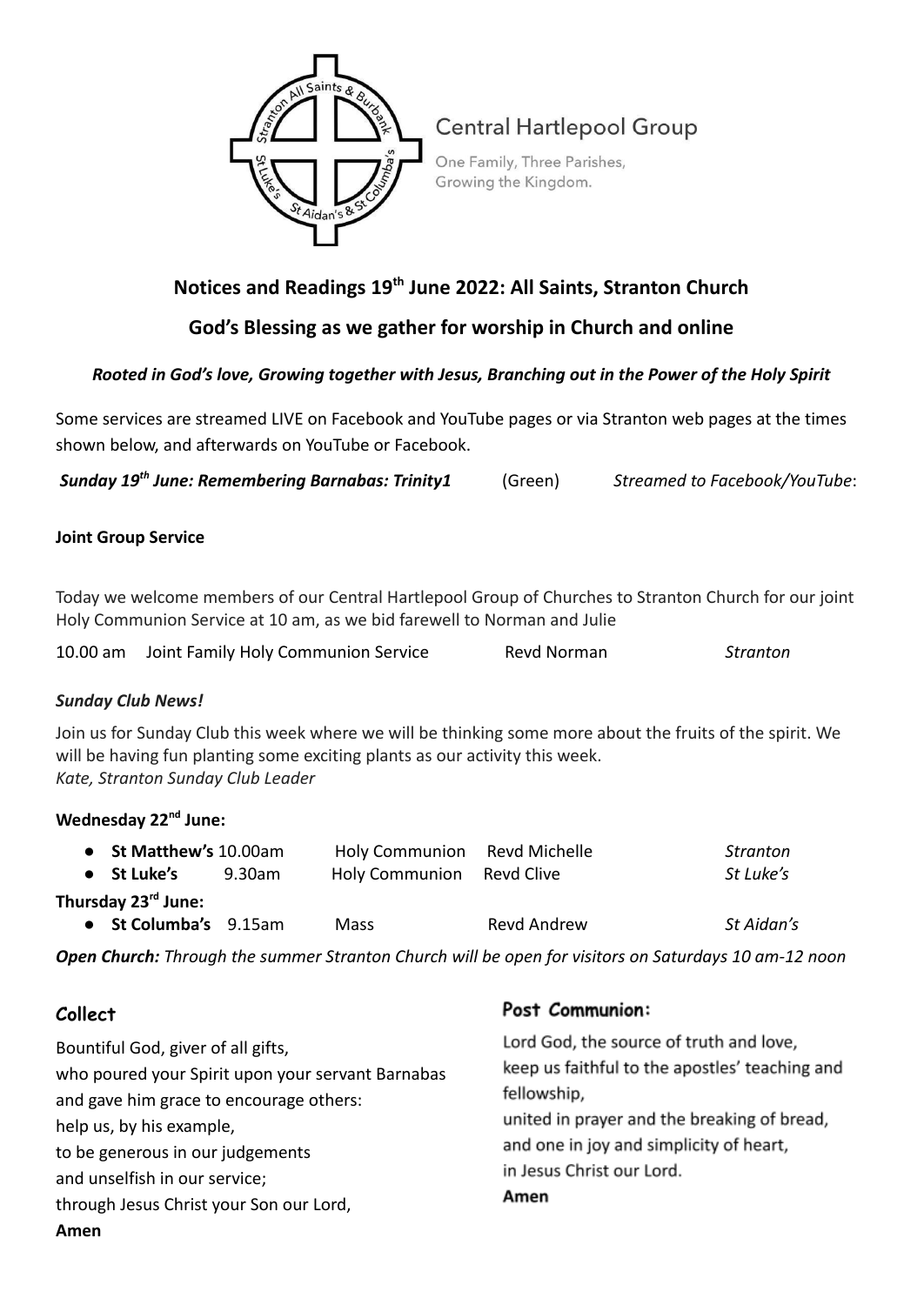# **Readings: Galatians 2:1-10**

Then after fourteen years, I went up again to Jerusalem, this time with Barnabas. I took Titus along also. <sup>2</sup> I went in response to a revelation and, meeting privately with those esteemed as leaders, I presented to them the gospel that I preach among the Gentiles. I wanted to be sure I was not running and had not been running my race in vain. **<sup>3</sup>** Yet not even Titus, who was with me, was compelled to be circumcised, even though he was a Greek. **<sup>4</sup>** This matter arose because some false believers had infiltrated our ranks to spy on the freedom we have in Christ Jesus and to make us slaves. **<sup>5</sup>**We did not give in to them for a moment, so that the truth of the gospel might be preserved for you.

**<sup>6</sup>**As for those who were held in high esteem – whatever they were makes no difference to me; God does not show favouritism – they added nothing to my message. **<sup>7</sup>**On the contrary, they recognised that I had been entrusted with the task of preaching the gospel to the uncircumcised, just as Peter had been to the circumcised. **<sup>8</sup>** For God, who was at work in Peter as an apostle to the circumcised, was also at work in me as an apostle to the Gentiles. <sup>9</sup> James, Cephas and John, those esteemed as pillars, gave me and Barnabas the right hand of fellowship when they recognised the grace given to me. They agreed that we should go to the Gentiles, and they to the circumcised. **<sup>10</sup>**All they asked was that we should continue to remember the poor, the very thing I had been eager to do all along.

# **John 15:12-17**

My command is this: love each other as I have loved you. **<sup>13</sup>**Greater love has no one than this: to lay down one's life for one's friends. **<sup>14</sup>** You are my friends if you do what I command.<sup>15</sup> I no longer call you servants, because a servant does not know his master's business. Instead, I have called you friends, for everything that I learned from my Father I have made known to you. **<sup>16</sup>** You did not choose me, but I chose you and appointed you so that you might go and bear fruit – fruit that will last – and so that whatever you ask in my name the Father will give you. **<sup>17</sup>** This is my command: love each other.

# **Intercessions**

- We pray for peace where there is conflict, relief for asylum seekers refugees and the dispossessed, and freedom for the oppressed: We pray for relief for the people of Ukraine, and all conflict zones.
- We pray for those affected by flooding in India and Bangladesh and for the relief workers helping them.
- We pray for unity between Christians. We pray for all Churches in Hartlepool and for Churches Together Hartlepool. We pray for our joint outreach including the Foodbank and Town Pastors.
- We pray for appointment of a new Group incumbent to be inspired led and guided by the Holy Spirit
- We pray that we may be a Community of Hope that we may reach out with love and hope to the vulnerable and marginalised. Pray for Aneta, Emma and Hayley our Communities of Hope team.
- We pray for Andy, Kati and Eva Walsh in Brazil in their ministry with CMS.
- We pray for all those affected by the cost of living crisis,
- We pray for peace and healing for all who are unwell in body, mind or spirit, for those awaiting medical treatment, or are in hospital or recovering at home. We pray for those in isolation. We pray for those in care homes. We pray for Audrey, Hans, Marty, Henry, Nancy Fernie and Marie.
- **●** We pray for all those who mourn, especially the family and friends of Anita Vincent and Ida Hodgman.